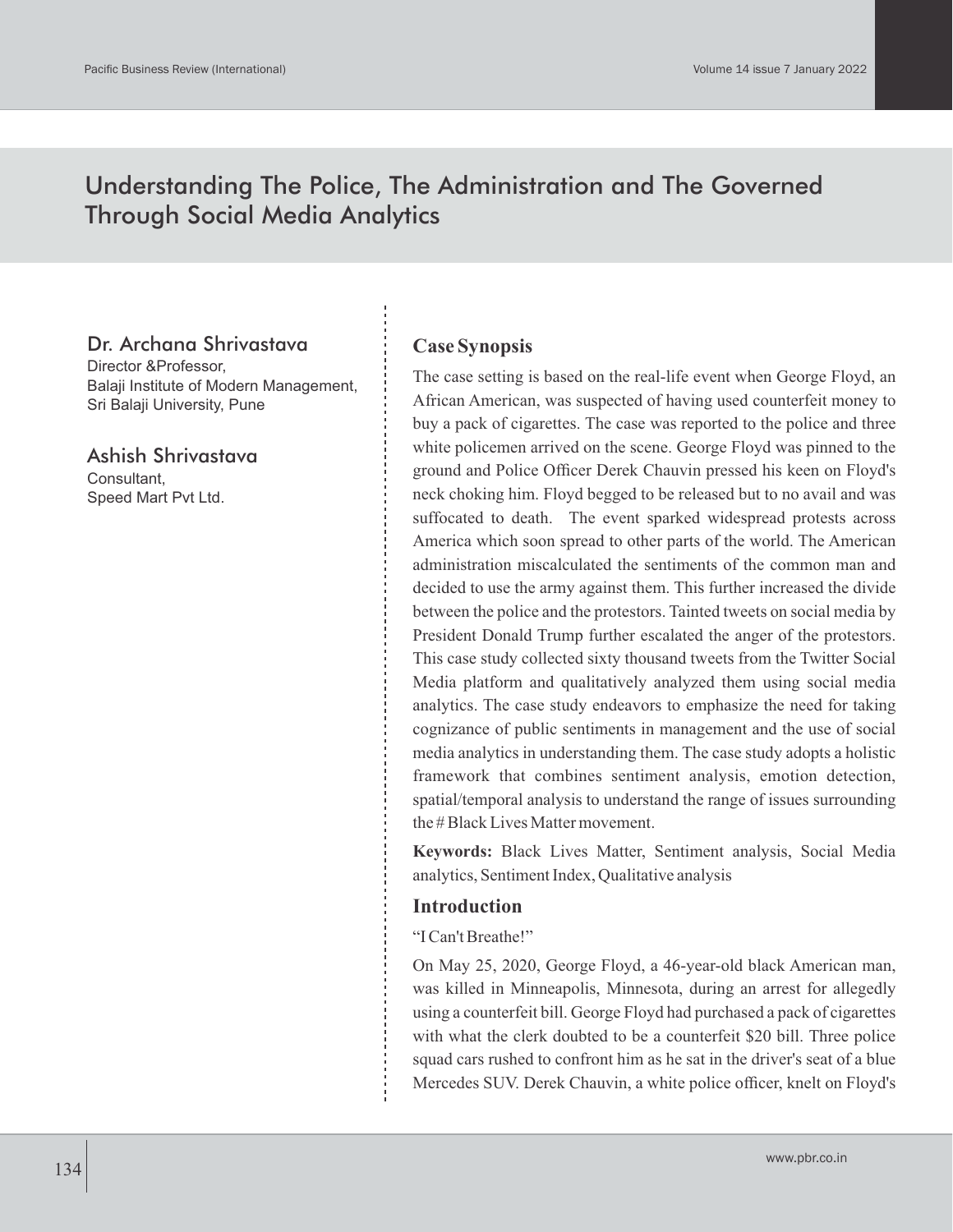neck for almost eight minutes while Floyd was handcuffed and lying face down, begging for his life and repeatedly saying "I can't breathe". Officers J. Alexander Kueng and Thomas Lane further restrained Floyd, while Officer Tou Thao prevented bystanders from intervening. During the final two minutes, Floyd lay motionless and had no pulse while Chauvin disregarded onlookers' requests to remove his knee, which he only did when the medics told him to. Floyd's death triggered the subsequent protests against police brutality, police racism, and lack of police accountability. Unrest began in local protests in the Minneapolis–Saint Paul area before quickly spreading nationwide and across 60 countries showing support for and solidarity with the 'Black Lives Matter' campaign. Over 2,000 cities in the US had seen demonstrations as of June 13, 2020. Social media was live with the overwhelming agony, pain and anguish people were expressing across the world.

The incident once again brought into focus concerns over the law enforcement's discriminatory attitude towards the African American minority. Initially, the knee-jerk reaction of the Trump Government was harsh and the US President Donald Trump threatened the use of force in dealing with protests against the death of George Floyd. He equated the participants of the movement as "thugs" on Twitter and made the infamous statement- "Any difficulty and we will assume control but, when the looting starts, the shooting starts.



The evening of 1st June 2020 sawa line of nine military trucks carrying National Guard troops in helmets and camouflage uniforms make a beeline onto the White House grounds and down a narrow alley near the West Wing. The military trucks screamed their intimidating presence right outside the offices of the President's Chief of Staff, Vice President, and National Security Adviser, and North Portico, the commonplace thrived by selfie-clicking tourists on a normal day.

On the seventh night of the unabating protests, President Trump declared, "I am your President of law and order," and threatened to deploy "thousands and thousands" of "heavily armed" military personnel to quash the protests. On his orders, officers fired rubber bullets and sprayed chemicals to disperse protestors outside the White House gates. Further, the protesters were intimidated by downwash of air, debris, and fuel exhaust from, twinengine UH-60 Black Hawk and UH-72 Lakota helicopters barely flying above the tree line.

# **Analysis of Public Sentiments using Social Media Analytics**

In such a scenario Social media analytics was conducted by gathering thousands of tweets from the Twitter platform and subjected to analysis. Stop words were declared and eliminated from text analysis to remove the clutter of unimportant words and the analyses focused on the words with high frequency instead. Stemming was also applied which is the process of reducing a word to its word stem that affixes to suffixes and prefixes or to the roots of words known as a lemma. Eventually, the resulting Bag of Words (BOW) was used for further analysis. BOW takes into account the words and their frequency of occurrence in the sentence or the document disregarding semantic relationships in the sentences.

The word cloud (Fig 1) reproduced below shows Racism, Police killings, back lives matter, Black discrimination as the main themes. The Twitter data was Auto coded to yield the sentiment analysis.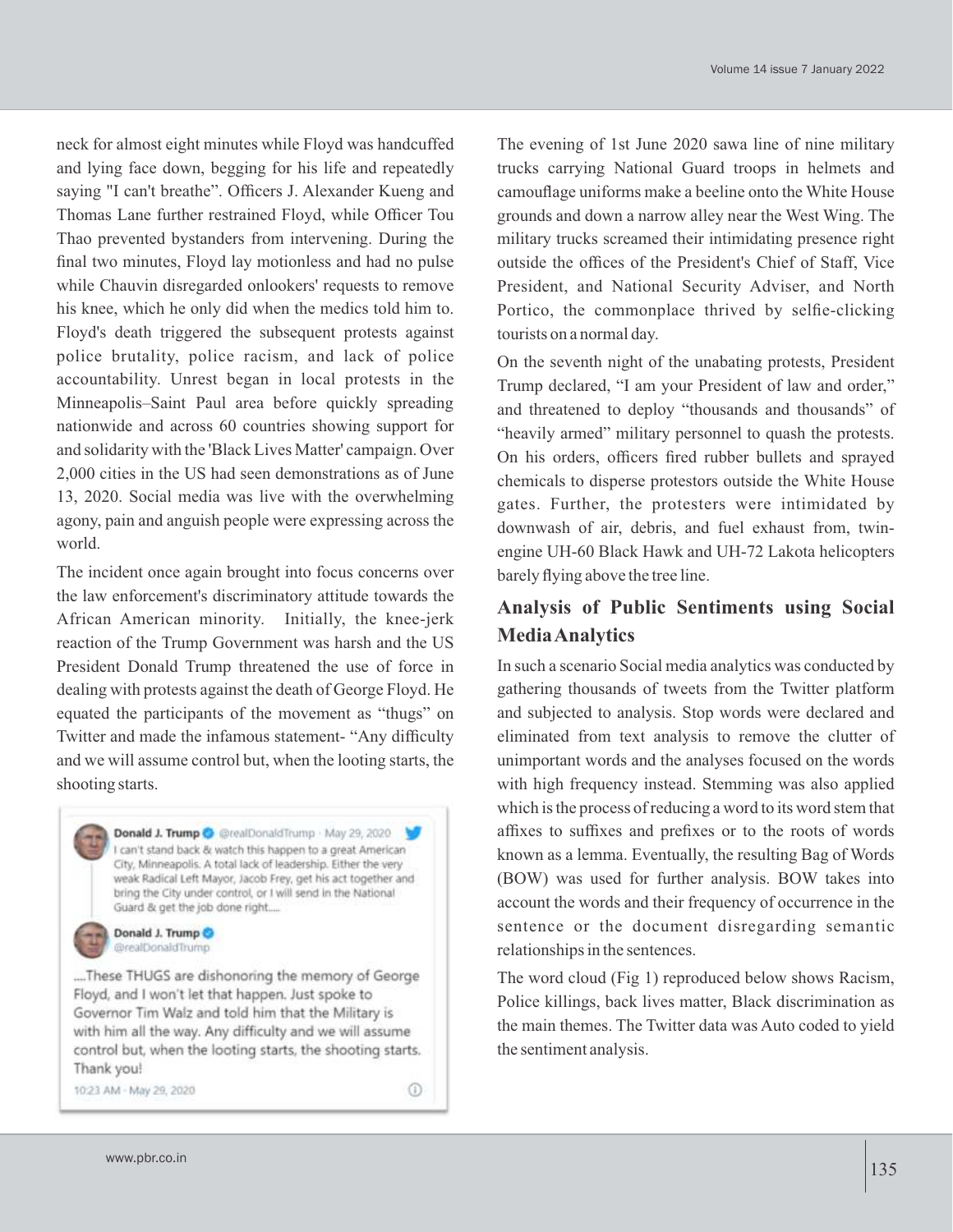# **Fig 1: Word Cloud obtained from analysis of tweets from Twitter**



Sentiment analysis which is also called "opinion mining" or "emotion AI" is a Natural Language Processing (NLP) technique to categorize text depending on whether it expresses an opinion and whether the opinion is positive, negative, or neutral. It is a powerful technique to understand the feelings of people towards a product, person or event. Sentiment analysis is a text analysis method that detects polarity (e.g., a positive or negative opinion) within the text of a whole document, paragraph, sentence, or clause. The sentiment index was calculated to be 0.192, which shows the event had generated anguish worldwide against racial discrimination and police brutality. The very intense negative sentiment of the public manifested in tens of thousands of people who defied curfews and took to the streets of cities coast to coast to protest over Floyd's death and brutality against other black Americans (Fig 2). Following Floyd's death more than 350 cities in the US saw demonstrations from the public and National Guard troops, a component of the US Army, was deployed in at least 23 states to handle the sometimes-violent demonstrations.





# **Fig 3: The geographical spread of originating Tweets on Twitter**



As shown in Fig 3, the tweets came from across the world which was an indication the unrest was not contained to Minneapolis but was fast spreading to other countries. Most of the protests of the Black Lives Matter movement, tried to communicate strongly against the discrimination by displaying slogans like-Enough is enough. Stop killing us. Justice for George Floyd. The peaceful protests garnered support from across the continents. The Trump Government softened its initial hardstand and tried to do damage control. The day after Mr. Floyd's death, the Police Department fired all four of the officers involved in the episode. On May 29, the Hennepin County attorney, Mike Freeman, announced third-degree murder and seconddegree manslaughter charges against Derek Chauvin, the officer seen most clearly in witness videos pinning Mr. Floyd to the ground.

The Black Lives Matter protest gave the world a rude jolt and triggered civic unrest in America not seen since the assassination of Martin Luther King Jr in 1968. The resistance was met by heavily armed police gushing cruisers into crowds, firing rubber bullets at reporters and beating citizens peacefully exercising First Amendment rights.

# **Quotes by influential Americans after the incident**

"Trump's re-election chances are going down in flames. It's hard to see how these riots don't boost Joe Biden's claim to be the Alka-Seltzer America needs to soothe its stomach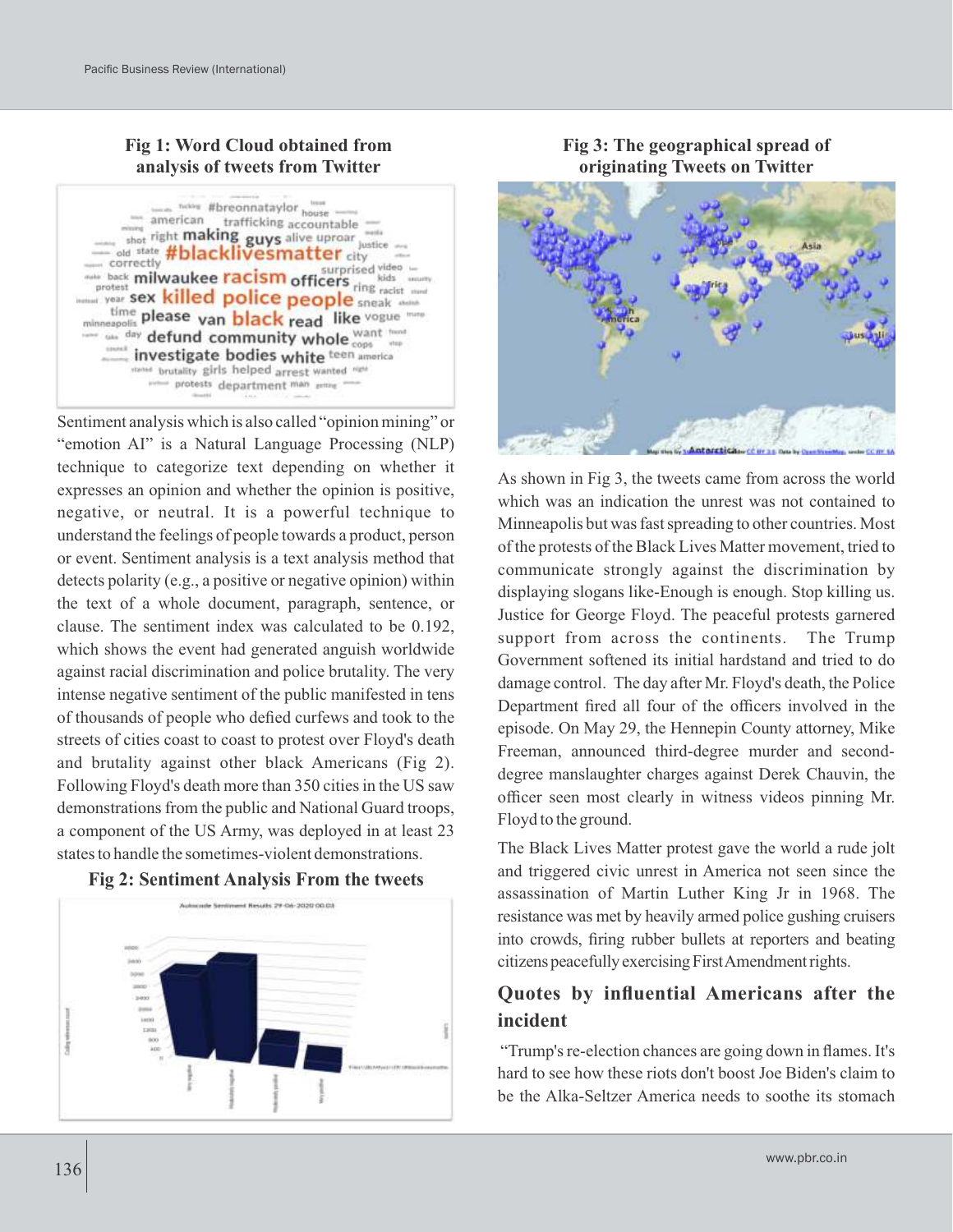right now." Dan Eberhart, a Republican donor and Trump supporter.

Stuart Stevens, a Trump critic who served as chief strategist to 2012 Republican Presidential nominee Mitt Romney, says that Trump won in 2016 with 46% of the vote because nonwhite turnout declined for the first time in 20 years. "You can call them protests, but you could also call them nonwhite voter-turnout rallies," Stevens says of the racialjustice demonstrations. "It's hard to imagine anything that's going to be more motivating."

## **Learnings from the incident**

The last spoken words of George Floyd, "I can't breathe!!" are metaphorical of the asphyxiation minorities are experiencing in the form of racial discrimination. It is ironic the Police which is bestowed with the responsibility of being the protector turns into the perpetrator of the crime. The administration was clueless about the sentiments of the common man and resorted to the measure of the last resort - The use of armed forces against protesting civilians. This is a clear indication the seats of power are unaware of the ground realities and are most insensitive to the feelings of people. This is a sorry state for any democracy. The then US President in his tweets equated the Black lives Matter protesters to looters. The response of the administration only served to escalate the tensions between the Police and minority community across the nation. The protests which spread like wildfire from Minneapolis to the country and crossed the border to other continents were not only a protest against police brutality but against the administration which has failed them on many counts. Though slavery was abolished long time back and racial discrimination was declared illegal the incident is a pressing reminder that mindsets need to be changed. It takes Policy, Police, Administration, Law and most importantly, metamorphosis in mental attitude and to accept and respect that –"All Men are born Equal."

## **Teaching Note**

#### **Case Synopsis**

The case setting is based on the real-life event when George Floyd, an African American, was suspected of having used counterfeit money to buy a pack of cigarettes. The case was

reported to the police and three white policemen arrived on the scene. George Floyd was pinned to the ground and Police Officer Derek Chauvin pressed his keen on Floyd's neck choking him. Floyd begged to be released but to no avail and was suffocated to death. The event sparked widespread protests across America and soon spread to other parts of the world. The American administration miscalculated the sentiments of the common man and decided to use the army against them. This further increased the divide between the police and the protestors. Tainted tweets on the social media by President Donald Trump further escalated the anger of the protestors. The case used sixty thousand tweets collected from Twitter and qualitatively analyzed them using social media analytics.The case study endeavors to emphasize the need for taking cognizance of public sentiments in management and the use of social media analytics in understanding them.The case study adopts a holistic framework that combines sentiment analysis, emotion detection, spatial/temporal analysis to understand the range of issues surrounding the # Black Lives Matter movement.

**Key words:** Black Lives Matter, Bag of Words (BOW), Lemma, Sentiment analysis, Social Media analytics, Sentiment Index, Stopwords, Qualitative analysis, Word Cloud

#### **Target Audience**

This case can be effectively taught to post graduate students in management and executives on topics such as Social media analytics, Sentiment analysis, sentiment index, Qualitative analysis and response strategy to civil unrest.

#### **The learning objectives are as follows:**

- (i) To use social media analytics to assess public opinion on a critical issue
- (ii) To undertake sentiment analysis to assess the mood and feelings of people.
- (iii) To craft a response strategy using sentiment analysis.

#### **Assignment Questions**

- 1) Do you think Social media is a good enough reflection of the sentiments of the public?
- 2) Can Social Media offer a potent platform for emotions